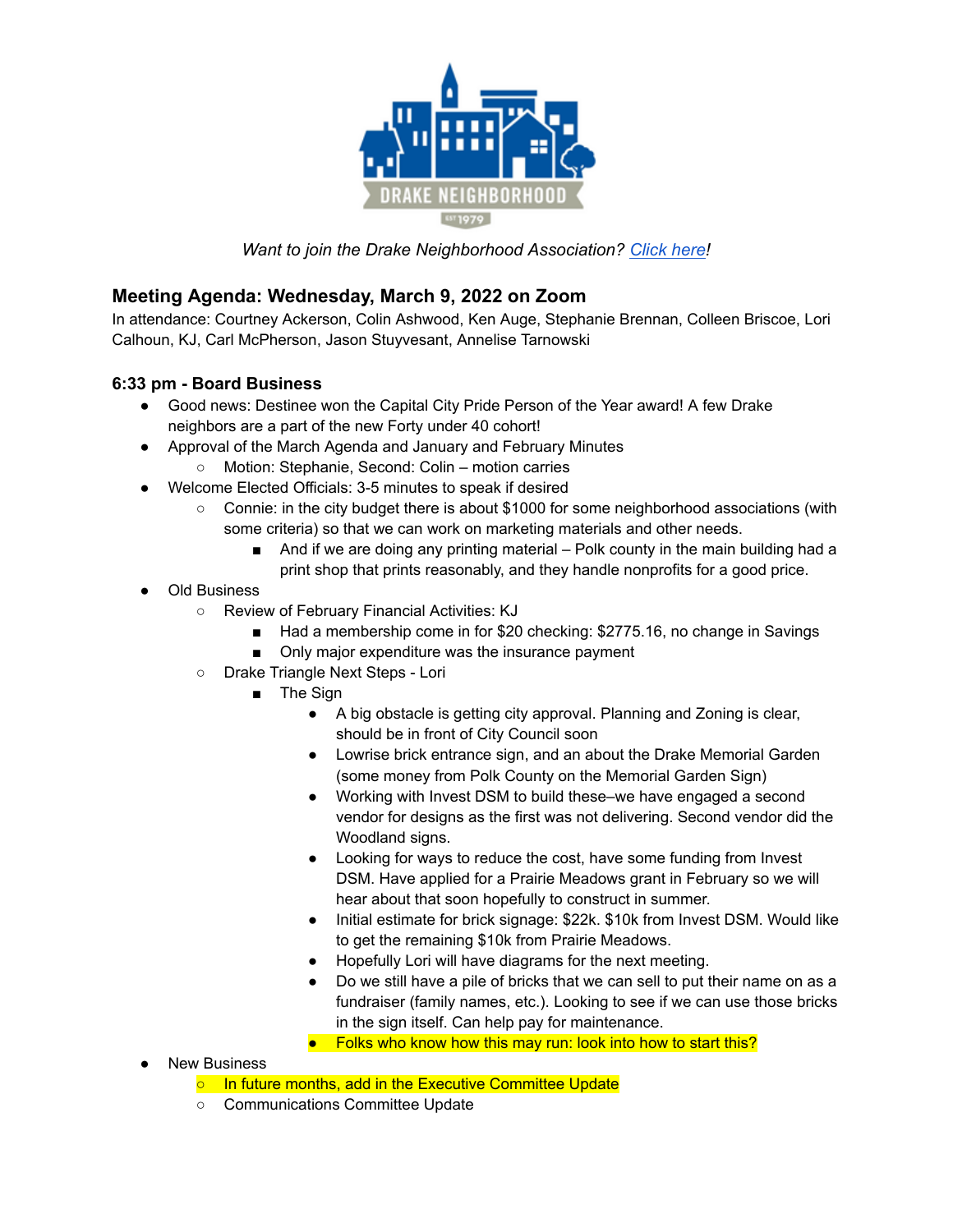- We did give out the new membership from the giveaway.
- Grab your shirts!
- Cottage Grove Post with no interactions yet
- Increase Capacity/Membership Committee Update
	- Still working on our first social
	- Pop Up Event with Pie Bird Pies and Wren and Willow Farm?
		- Do a Relays pop up for makers and vintage folks somewhere around the neighborhood in a parking lot–maybe on Forest Ave or in the Holiday Inn Express lot? Getting a group together to get going on a pop-up fair? With the mural artist.
- Safe and Inclusive Neighborhood Committee Update
	- Have done some footwork on the 150th Cottage Grove. Ryan connected us w Cowles to start scanning the book. The printer has already cut the spines and is getting it ready. Paper is getting more expensive. Applied for a Polk County Grant to help defray the cost. Asked for some funding to help with the party planning before they consider that we need to use the Triangle money, though.
	- Approached by the ILK HAUS (art [community](https://www.facebook.com/ILKhaus/) house on 39th) March 16th event they are doing (a cleanup and then a poetry reading). Would love us to join and promote them.
	- Art Festival: promote within the Drake neighborhood. They will have a meeting in the next couple of weeks to brainstorm it. Maybe along Cottage Grove or music/porch/art crawl. Who is interested in jumping on that call? Tell Lori you would like to be on that as well
	- We should be sharing stuff on social media from DNA on our personal pages and into groups when it applies.
- Squatters served eviction notice, someone new moved in. The owner is not going to pursue legal action against these people. She is just going to not pay the mortgage, then foreclosure, then the bank will have to deal with it. Could take months or years.
- Colleen is going to start on the newsletter. Email or text articles to Colleen. (email: [colleengbriscoe@gmail.com](mailto:colleengbriscoe@gmail.com), phone number: ). We should start considering whether to make this a paid position. Courtney can continue to help find content.

## **7:22 pm - Neighborhood Updates**

- Introductions skipped
- NBSD ([NEIGHBORHOOD](https://www.dsm.city/departments/police-division/operations/neighborhood_based_service_delivery_programs.php) BASED SERVICE DELIVERY) Updates
	- Mark McKinney (Sgt., DM Police Department): could not attend: but things look good
	- Eric Barker (Des Moines Neighborhood Inspector): could not attend
- Parks and Recreation Update: Laura Murphy (Parks and Recreation Superintendent)
	- Free [Summer](https://www.dsm.city/departments/parks_and_recreation-division/programs/summer_camp.php) Camp program is getting great traction! Getting close to full. [They](https://www.governmentjobs.com/careers/desmoines) are in a big need for staff in all [areas](https://www.governmentjobs.com/careers/desmoines). She has some fliers and some tools to pass on. About 350 positions to fill.
	- o Parks and Rec trivia [tomorrow!](https://www.dsm.city/calendar.php#Parks%20and%20Recreation)
- Introduction to Mary Wells (Polk County [Treasurer\)](https://www.polkcountyiowa.gov/county-treasurer/mary-l-wells/) and Sarah Bol
	- Mary Wells: She has 30 years of experience in executive management, has her own non-profit helping young people to go to college (Drake helps as well), she does a lot with fiscal management, Army National Guard Veteran, PWA 7102, [marywellspolkcountytreasurer.com](https://marywellspolkcountytreasurer.com/).
	- "Right now, doing the best we can for our people. COVID is making transacting new business a challenge. We're working overtime to keep up with the residents who want to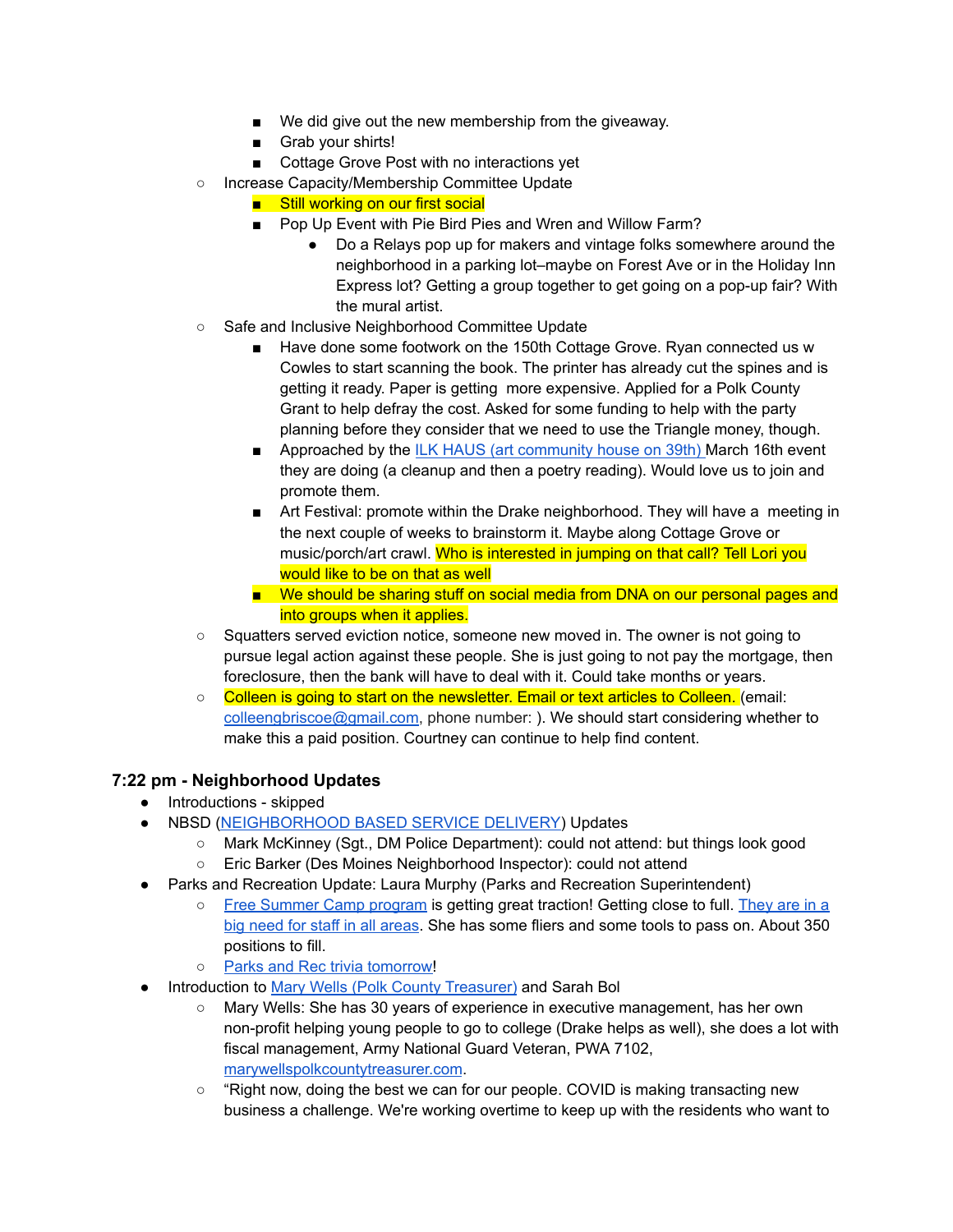do transactions with us. They are the folks that collect money (property taxes, renewals), there is an investment segment before it gets appropriated back out for the county. Doing a better job with seeing people, [updated](https://www.polkcountyiowa.gov/county-treasurer/) the website to make it more usable (and can see what your wait time would be or can set an appointment for license plates, tax and tags). Without the appointment, you could be waiting a few hours. Can do tax and tags online for \$.30 if you are paying with a bank.

- Elderly property tax credit: this is for citizens over 65 with income restraints, so that we can share it around with property owners.
- She is up for election this year.
- Grace United [Methodist](https://docs.google.com/forms/d/e/1FAIpQLSeI2674H-KLGj5_Nno6Vh-1d8ff5dove99TtJ71jf1bTZy_SA/viewform) Survey Binnie Lehew and Laura Sands
	- Been at 37th and [Cottage](https://gracedesmoines.org/) since 1926 diverse and welcoming community. Free [medical](https://gracedesmoines.org/community/free-clinic/) [clinic](https://gracedesmoines.org/community/free-clinic/) on Tuesdays. Also has a free meal. Once a month has a free legal [immigration](https://gracedesmoines.org/community/justice-for-our-neighbors/) [clinic](https://gracedesmoines.org/community/justice-for-our-neighbors/) with the Iowa Migrant [Movement](https://www.iowammj.org/) for Justice. [Renowned](https://gracedesmoines.org/grace-preschool/) preschool.
	- Church did some new visioning and strategic planning. More social justice and advocacy services. Doing a church-wide survey that should really be community-wide. Free [mental](https://gracedesmoines.org/community/mental-health-clinic/) health care will also [\\*hopefully\\*](https://gracedesmoines.org/community/mental-health-clinic/) be coming back to the free medical clinic soon
		- Mental health is done in coordination with Broadlawns and the Des Moines Pastoral Care and Counseling Center. DMPCC has counselors of multiple faith and no faith - therapy is not faith based but can be depending on the needs the people. In the past, counseling has been provided by students that are working on their hours towards licensing and are overseen by a social worker/therapist
	- [gracedesmoines.org/churchsociety](http://gracedesmoines.org/churchsociety) open til the end of April (30th)
- Drake Report Update Ryan Arnold (Drake University Director of Community Engagement)
	- Spring Break next week
	- Biggest thing coming up is of course is the Drake [Relays](https://www.drake.edu/life/drakerelays/). Starts with a road [race](https://www.drakeroadraces.org/drake-road-races-course) on Sunday April 24th. Main events Thurs-Sat. Forest Ave is a major disruption. It has been closed in past years from 27th to 29th. Witha soft close 25th-30th (streets). Trying to get buses to go south on 27th and out on forest
	- Anticipating it being the highest attended in recent history. There are a lot of reunions, there will be a lot of people there. Significant traffic in the neighborhood. Jim Duncan invitational before. After relays in May there will be a higher attendance with iowa high school track and field event plus commencement.
	- There will be a concert. SAB won't announce it until closer to the event.
	- Is the [Legal](https://www.drake.edu/law/clinics-centers/clinic/) Clinic back open it is fully operational and open again
- Drake Student Update Lesly/Alisha (Drake University Student Alumni Association)
	- Marguerite Stoffel: passing it on to the new students
	- All-In [Giving](https://all-in.drake.edu/) challenge has happened most recently. SAAs role in that is for students to donate to the [Catalyst](https://alumni.drake.edu/catalystfund) Fund or any other fund. At the end, over 1200 donors over 5000 donors.
	- Coming up: [Emmenecker](https://www.facebook.com/DrakeSAA/posts/5087631087957115) Challenge coming up in Parents Hall on the 11th. Paul Morrison clean-up day (April 23rd 10-12 pm). Starting at the Harkin Institute.
- **General Neighborhood Updates** 
	- Another garage for Planning and Zoning, the other one was approved after a little redesign.
	- When do people feel comfortable moving to in-person meetings? Let's move forward with a hybrid option. Who will figure out the tech? Jason will bring a laptop and camera as a start. Let's meet in one spot for a while as we build momentum and then start looking for a rotating schedule of places to go. Options: Drake Park Community Center eventually. Grace? Hope? Maybe hosting at a church would be too religious for a community